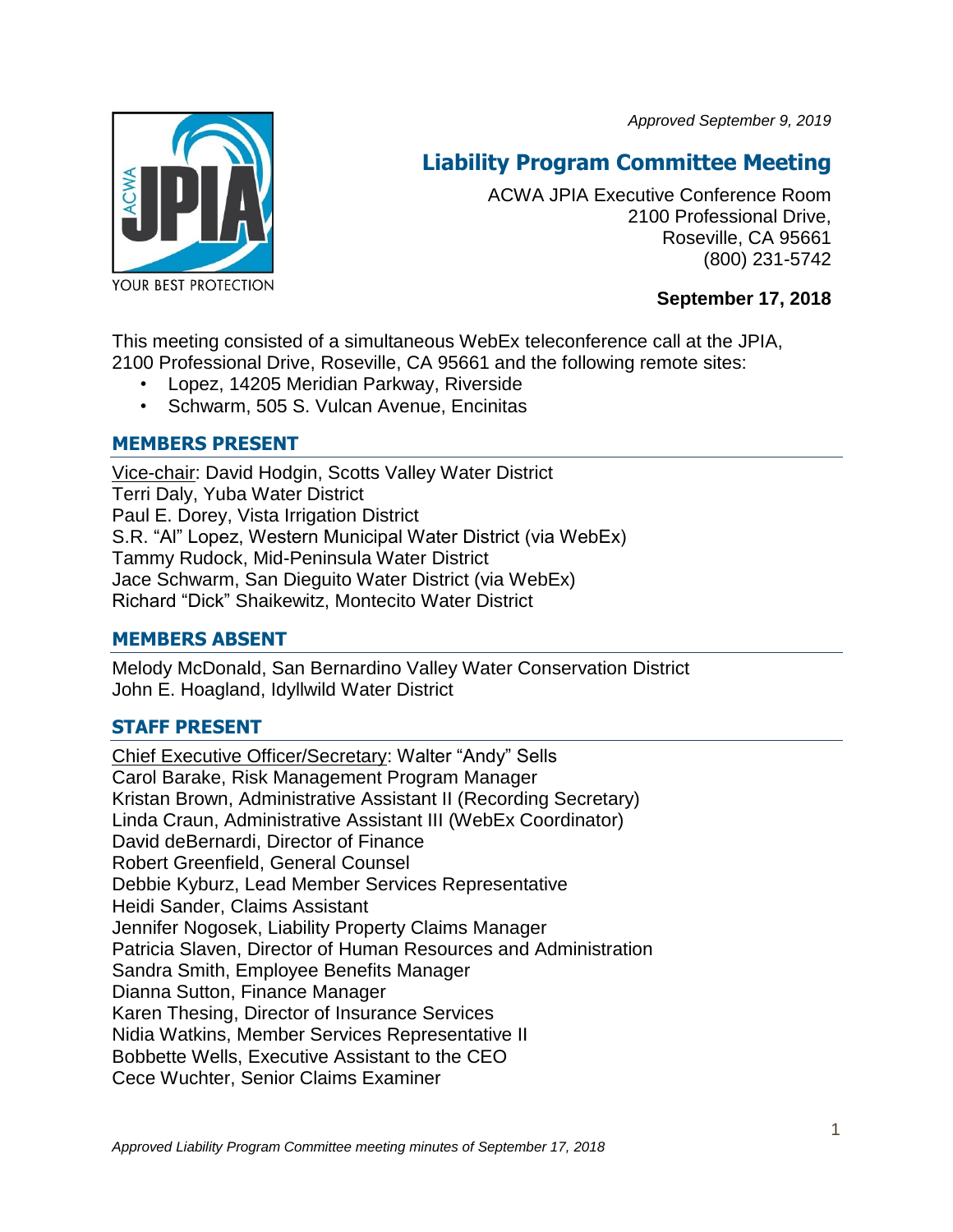# **OTHERS IN ATTENDANCE**

Thomas A. Cuquet, South Sutter Water District Stewart Dillingham, Western Municipal Water District (via WebEx) David Drake, Rincon del Diablo Municipal Water District E.G. "Jerry" Gladbach, Santa Clarita Valley Water Agency (via WebEx) W.D. "Bill" Knutson, Yuima Municipal Water District Steve LaMar, Irvine Ranch Water District Lynne Ludwig, Yuba Water Agency Kevin Mascaro, Western Municipal Water District (via WebEx) J. Bruce Rupp, Humboldt Bay Municipal Water District Kathy Tiegs, Cucamonga Valley Water District Alex Tokar, Aon Risk and Insurance Services

## **WELCOME**

Vice-chair Hodgin welcomed everyone in attendance.

## **CALL TO ORDER AND ANNOUNCEMENT OF QUORUM**

Vice-chair Hodgin called the meeting to order at 3:12 p.m. He announced there was a quorum.

#### **EVACUATION PROCEDURES**

Mr. Sells gave the evacuation procedure instructions.

### **ANNOUNCEMENT RECORDING OF MINUTES**

Vice-chair Hodgin announced that the meeting would be recorded to assist in preparation of minutes. Recordings are only kept 30 days following the meeting, as mandated by the California Brown Act.

#### **PUBLIC COMMENT**

Vice-chair Hodgin noted that, as the agenda stated, members of the public would be allowed to address the Executive Committee on any agenda item prior to the Committee's decision on that item. Comments on any issues on the agenda, or not on the agenda, were also welcomed. No comments were brought forward.

#### **INTRODUCTIONS**

Vice-chair Hodgin welcomed all in attendance. He then requested that the Committee members and JPIA staff in attendance introduce themselves.

## **ADDITIONS TO OR DELETIONS FROM THE AGENDA**

Vice-chair Hodgin asked for any additions to, or deletions from, the agenda; none requested.

#### **CONSENT AGENDA**

Vice-chair Hodgin called for approval of the minutes.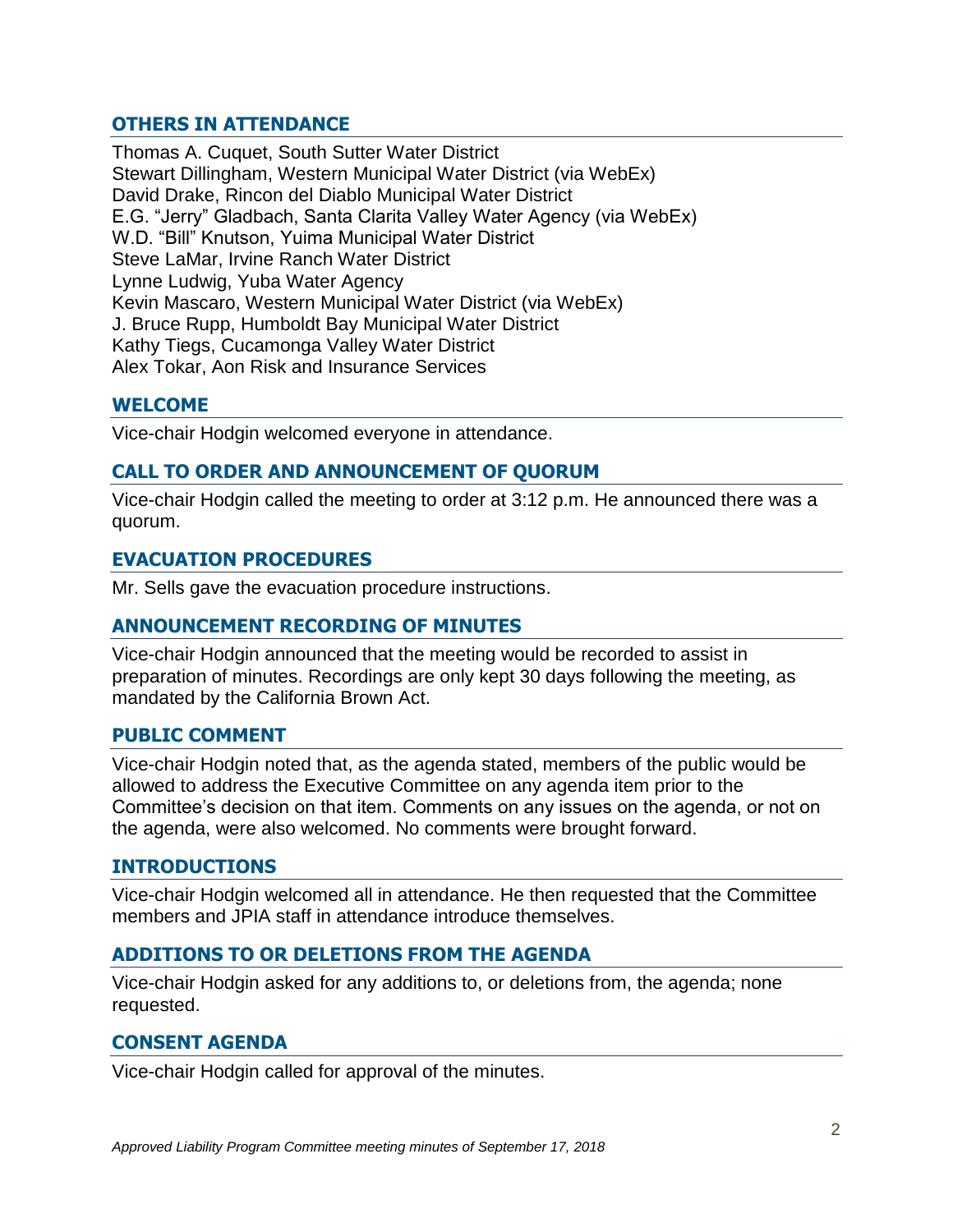M/S/C (Dorey/Shaikewitz) (Daly-Yes; Dorey-Yes; Hodgin-Yes; Lopez-Yes; Rudock-Yes; Schwarm-Yes; Shaikewitz-Yes): That the Liability Program Committee approve the minutes of the August 29, 2017 meeting, as presented.

#### **MEMBERSHIP**

#### Review of Program Membership

Ms. Thesing provided status of new membership, showing continual growth in the Liability Program. Twelve groundwater sustainability agencies (GSA) and seven agencies have joined the Liability Program since the August 29, 2017 Liability Program Committee Meeting. For potential new members, two agencies are applying for approval to join Liability Program for the 2018-19 coverage year; likewise, South Bay Irrigation District and South Tahoe Public Utilities District will be brought before the Executive Committee, September 18, 2018, for approval. The Liability Program currently consists of 318 members with a total estimated annual payroll of \$573,957,068.

#### Notice of Withdrawl

Ms. Thesing reported that Helix Water District and Sites Project Authority have rescinded their intent to withdraw from the Liability Program. Ms. Thesing commended staff on their work with these agencies, and the Committee stated they were pleased the agencies have decided to remain at the JPIA.

#### **NEW BUSINESS**

#### Memorandum of Liability Coverage

Ms. Thesing presented proposed revisions to the Memorandum of Liability Coverage (MOLC). Proposed changes to the MOLC include the following:

The MOLC is being amended regarding Mendota and Berrenda Mesa Dams. For years, the MOLC has excluded dams. As a result of this exclusion, the JPIA constructed a group purchase program, a commercial insurance product, and all members with dams were placed into the program.

During the 2017 review of the MOLC, it was discovered that old language remained in the MOLC regarding Mendota and Berrenda. After discovering this oversight, staff researched the State of California's site that identifies all dams. Since the state considers those two structures dams, it is difficult to make an exception for these two entities.

On April 4, 2017 Liability Committee and the Executive Committee took action to modify the definition of Dam. The paragraph that said "neither Mendota nor Berrenda Dams shall be defined as dams under this MOLC" was also removed. Staff contacted those affected members, relayed the action taken by the Committees, and provided them with a one year grace period in preparation for this exclusion. Thus, this exclusion is effective October 1, 2019.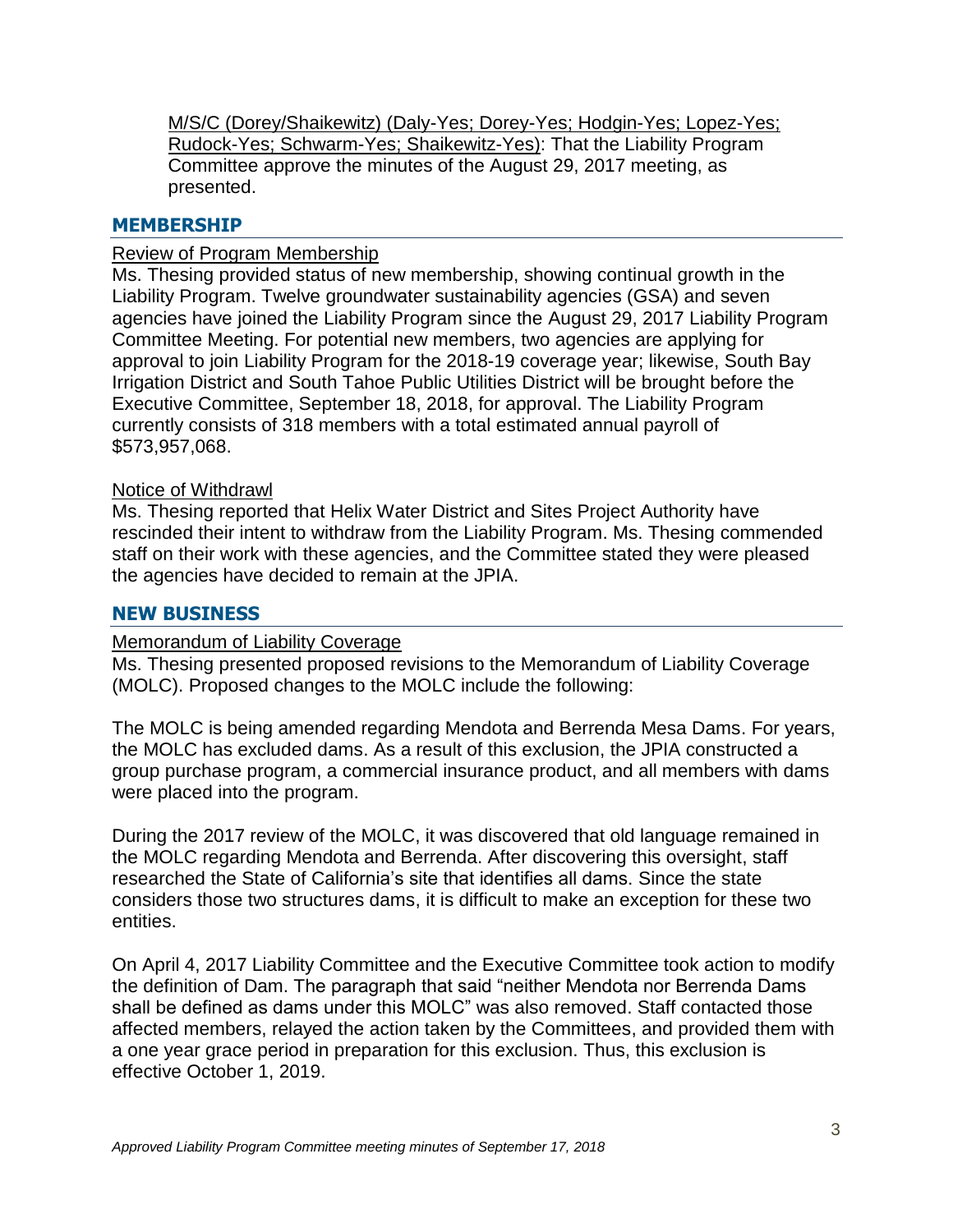Ms. Thesing reported that the suggested definition for terrorism is standard in the pooling industry, as well as the commercial markets. Since JPIA covers terrorism, it was appropriate to have the definition placed within JPIA's MOLC.

Mr. Greenfield informed the Committee about a new lawsuit being filed against a GSA (Non-JPIA Member) about their ability to enact any policy and procedures. To be proactive, Exception (4) / Exclusion (Q) clauses were created so JPIA would not be held responsible for Liability coverage JPIA did not intend to insure under the MOLC.

Mr. Greenfield also spoke of Exclusion R, which was added to exclude providing insurance for investment advice.

The Committee discussed alternative language to the MOLC and potential consequences to these changes, but ultimately approved the revisions to the MOLC.

M/S/C (Shaikewitz/Schwarm) (Daly-Yes; Dorey-Yes; Hodgin-Yes; Lopez-Yes; Rudock-Yes; Schwarm-Yes; Shaikewitz-Yes): That the Liability Program Committee recommend that the Executive Committee approve the proposed revisions to the Memorandum of Liability Coverage, to be effective October 1, 2018.

## Renewal of Excess General Liability Reinsurance

Ms. Thesing reported that JPIA's Liability Program renews on October 1, 2018. JPIA maintains a \$5 million self-insured retention and continues to purchase reinsurance from a variety of carriers. For the 2018-19 Liability Program year, coverage has been secured at expiring limits for a total of \$60 million, with a 2% rate reduction.

JPIA will experience a rate reduction in the first layer and flat rates for those layers thereafter. Markel is positioned in the first layer and the new carrier, Scion Insurance Company, is in the second layer. Ms. Thesing informed the Committee of one change to the staff report; Lloyd's Hiscox is now positioned in the \$30,000-\$50,000 million layer, replacing Endurance/Great American Insurance of New York. AmWINS remains in this layer. Lastly, subsidence coverage is capped at \$20 million per occurrence.

The Committee approved the recommendations brought forth by Ms. Thesing and staff.

M/S/C (Shaikewitz/Rudock) (Daly-Yes; Dorey-Yes; Hodgin-Yes; Lopez-Yes; Rudock-Yes; Schwarm-Yes; Shaikewitz-Yes): That the Liability Program Committee recommend that the Executive Committee approve the reinsurance terms, conditions, and premiums as presented. Coverage will be effective October 1, 2018.

# Cyber Liability Renewal

Ms. Thesing reviewed the Cyber Liability coverage that will be in effect October 1, 2018. The JPIA Cyber Liability program is a commercial product provided by XL Catlin and is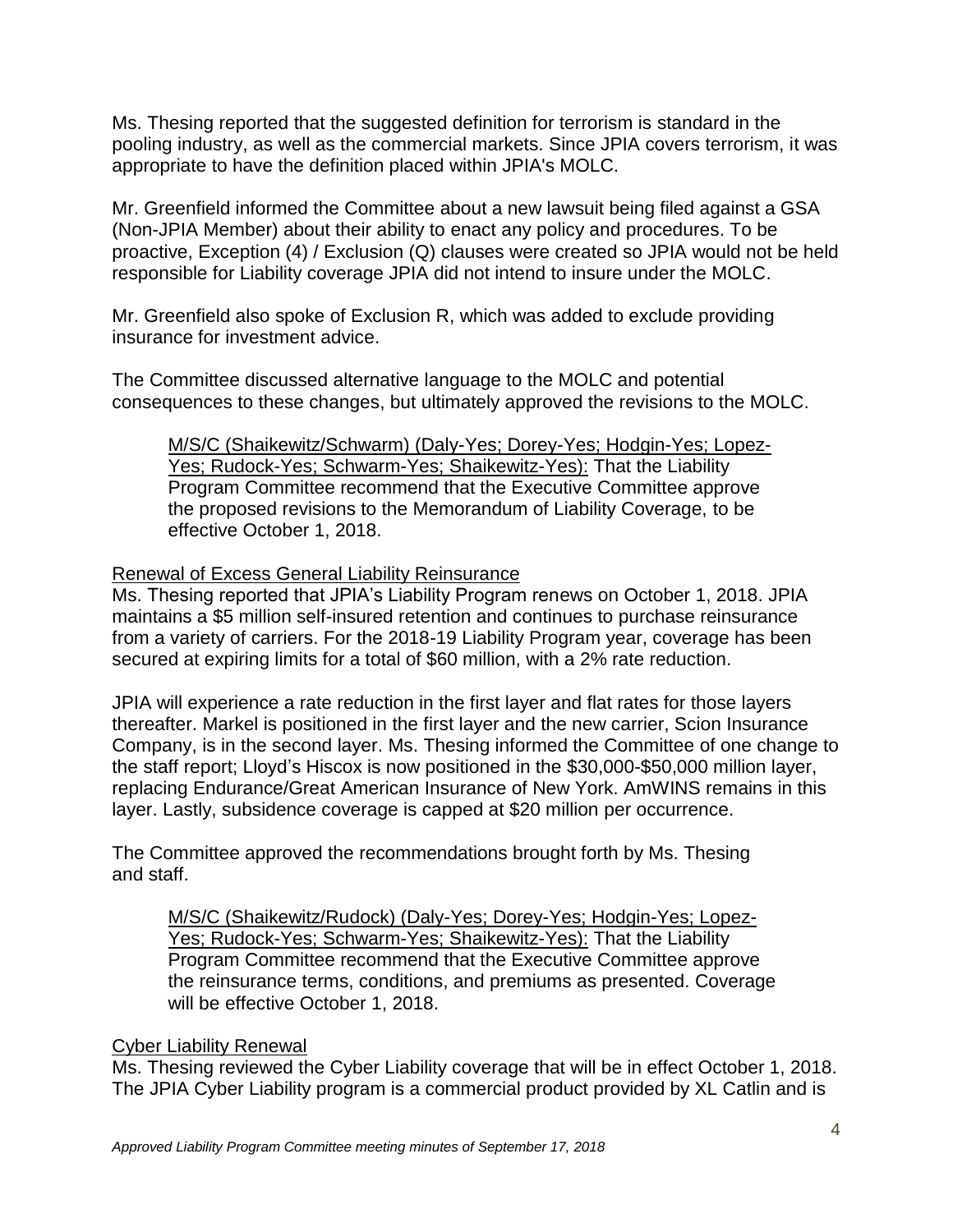not part of the risk-sharing pool. For the 2018-19 program year, XL Catlin quoted the same terms and conditions as the 2017-18 coverage period, which included a limit of \$3 million per occurrence rate and with an aggregate of \$5 million. There has been a slight decrease in costs, with an annual premium of \$94,743 versus \$94,882 for the prior year. Additionally, members have consultative services and tools provided to assist in cyber risk assessment and management needs.

M/S/C (Rudock/Dorey) (Daly-Yes; Dorey-Yes; Hodgin-Yes; Lopez-Yes; Rudock-Yes; Schwarm-Yes; Shaikewitz-Yes): That the Liability Program Committee recommend that the Executive Committee approve the Cyber Liability renewal terms for 2018-19.

## Renewal Pricing

Mr. deBernardi provided the 2018-19 Liability Program renewal pricing. The worksheets that showed the funding requirements were presented. There has been an increase in payrolls of approximately 5.6%, with a decrease in in actuary-projected losses of .06%. market rates and payroll increases have increased the proposed excess insurance costs. In addition, JPIA made a \$1.1 million contribution to pay off the projected pension liability with CalPERS, which contributed to an increase of nearly 16% in General and Administrative Expenses.

Three options were presented to the Committee for point of reference. The 1st option kept the Ratio of Deposit Premium to Payroll at \$3.069 with no changes to pricing. Options 2 and 3 presented pricing reductions at 5% and 9.07% respectively. Option 3 balances the Retrospective Premium Adjustments to \$0.

Staff recommended Option 3 to the Committee, and noted that strategically JPIA is in a good position with reserves, catastrophic funds, and the rate stabilization funds. From a marketing standpoint, lower pricing would make JPIA more competitive in attracting new members. The Committee discussed which option would be most advantageous for our members, specifically Option 2 at a 5% decrease and Option 3 at a 9.07% decrease. A motion was made to recommend the 5% price reduction at a \$2.916 billing rate to the Executive Committee.

M/S/C (Schwarm/Dorey) (Daly-No; Dorey-Yes; Hodgin-Yes; Lopez-Yes; Rudock-No; Schwarm-Yes; Shaikewitz-No): That the Liability Program Committee recommend that the Executive Committee approve Option 2 with a price reduction at 5% and a \$2.916 billing rate subject to changes in the final excess insurance costs.

# General Liability Historic and Current Claims Trends

Mr. Sells reported that the claims history has been favorable and Liability Program continues to perform well. Only four claims within a 10 year period were over \$2,000,000. For the 2008-09 policy year, large losses included: a sawmill that burned down in Northern California and the Freeway Complex Fire in Southern California. The 2013-14 policy year had a herbicide drift claim that was the result of aerial spraying and